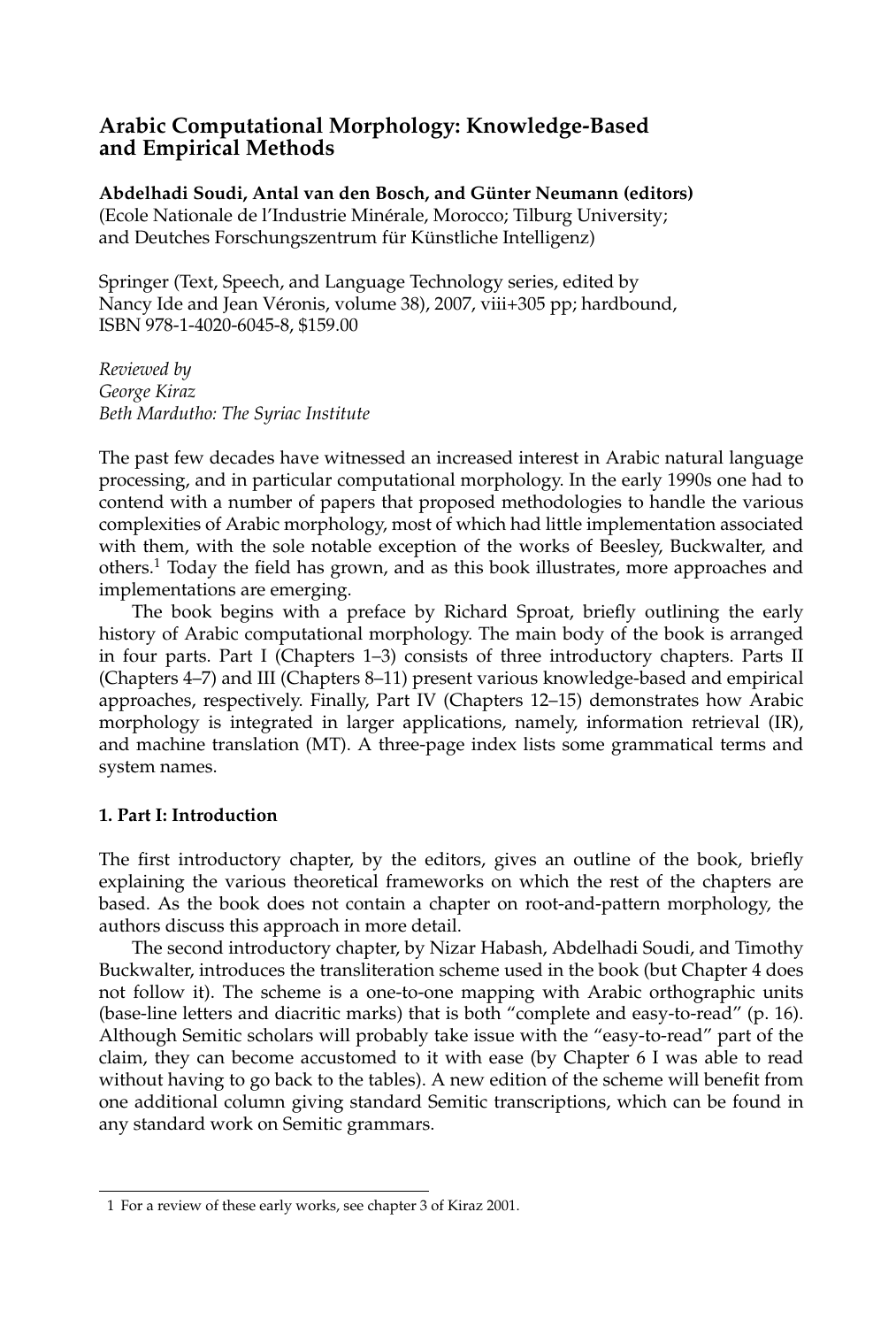The third and final introductory chapter, by Timothy Buckwalter, gives an account of the issues one encounters when dealing with Arabic morphology computationally. The chapter covers orthography (with a detailed account of the history of Arabic encoding systems), orthographic variations, tokenization, lexical design, and dialectical issues.

### **2. Part II: Knowledge-Based Methods**

This part of the book presents four knowledge-based methods for handling morphology: syllable-based, inheritance-based, lexeme-based, and stem-based.

The syllable-based approach by Lynne Cahill ("A syllable-based account of Arabic morphology") describes the Arabic tri-literal verbal system using the DATR formalism(www.datr.com). The authors are confident that their systemwill scale to bi- and quadriliteral roots, as well as to weak roots, but do not give any examples in DATR to boost the reader's confidence. An advantage of this approach is that it does not require any additional mechanisms to the existing syllable-based approach.

The inheritance-based approach by Salah R. Al-Najem("Inheritance-based approach to Arabic verbal root-and-pattern morphology") demonstrates that the Arabic verbal system (both tri- and quadriliteral forms) exhibits a number of generalizations, dependencies, and syncretisms. He demonstrates how these three features can be implemented in DATR. The generalizations are implemented through direct inheritance by placing forms that are more general in higher nodes in the network hierarchy. Dependencies are implemented in a similar fashion where dependents are placed lower in the hierarchy and may require multiple inheritance rules. Syncretisms are implemented by DATR inference rules. As with the previous chapter, the approach does not require any mechanisms additional to what already exists. In both cases, it remains to be seen whether a complete system can be covered in DATR, what the computational and space complexities would be, and how they would differ from the complexities of earlier finite-state approaches.

The lexeme-based approach by Violetta Cavalli-Sforza and Abdelhadi Soudi ("A trade-off between multiple operations and multiple stems") implements Arabic verbal and nominal forms (including the problematic issue of the broken plural) using the Lisp-based MORPHE system. The system is driven by a morphological form hierarchy that "describes the relationship of all morphological forms to each other," and transformational rules that attach to leaf nodes in the hierarchy.

The final chapter of this part, "Grammar–lexis relations in the computational morphology of Arabic," by Joseph Dichy and Ali Farghaly, is more challenging to read and seems disjointed. Without reading the abstract, the reader will wonder what the objective of the chapter is until the very end. In the words of the volume editors, the chapter "provides an in-depth discussion of the role of grammar-lexis relations . . . After presenting the limits of [previous systems], the authors argue that entries associated with a finite set of morphosyntactic w-specifiers can guarantee a complete coverage of the data within the boundaries of the word-form" (p. 8).

# **3. Part III: Empirical Methods**

The first chapter, "Learning to identify Semitic roots," by Ezra Daya, Dan Roth, and Shuly Wintner, embarks on resolving a difficult task, the recognition of roots from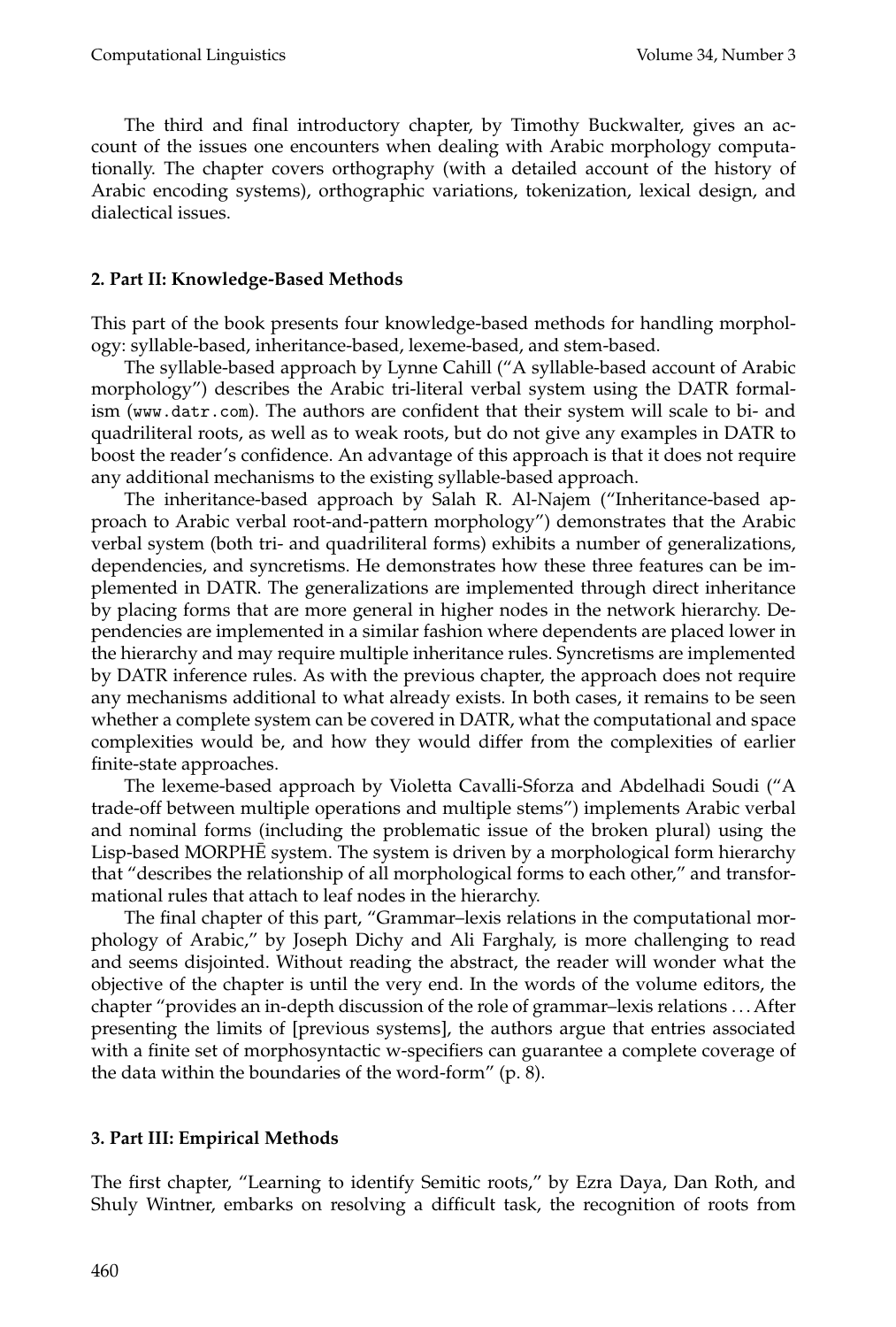surface forms using a statistical machine-learning approach. The authors begin with a Hebrew systemand extend it to handle Arabic. They report a precision of over 80%, which they compare to the average human performance for the same task.

The second chapter, "Automatic processing of modern standard Arabic text" by Mona Diab, Kadri Hacioglu, and Daniel Jurafsky, demonstrates how Arabic texts can be processed in terms of tokenization, lemmatization, part-of-speech tagging, and base phrase chunking. To achieve this, the authors employ a support-vector-machine learning approach, and extend its traditional use to tokenization. The accuracy results they report range from91.6% for base-phrase chunking to 99.1% for clitic tokenization.

The third chapter, "Supervised and unsupervised learning of Arabic morphology," by Alexander Clark, experiments with learning the Arabic broken plural using a general-purpose learning algorithm. The algorithm makes use of non-deterministic stochastic finite-state transducers that perform transductions between two surface forms, inflected and non-inflected.

The final chapter in this part, "Memory-based morphological analysis and part-ofspeech tagging of Arabic," by Antal van den Bosch, Erwin Marsi, and Abdelhadi Soudi, describes a memory-based learning technique for morphological analysis and part-ofspeech tagging. They report a joint accuracy for both tasks of 58.1%. They conclude that although memory-based approaches are feasible for morphological analysis, they are unable to recognize the stems of unknown words. They note that the approach, however, works well for part-of-speech tagging.

#### **4. Part IV: Integration in Larger Applications**

The last part of the book consists of two chapters on IR and two chapters on MT.

The first chapter, "Light stemming for Arabic information retrieval," by Leah S. Larkey, Lisa Ballesteros, and Margaret E. Connell, is a preliminary study on light stemming, where inflectional variants are conflated into one stem. They argue that light stemming is adequate for IR purposes. Their stemmer simply removes common prefixes and suffixes from words after they are normalized by removing their diacritics.

The second chapter, "Adapting morphology for Arabic information retrieval," by Kareem Darwish and Douglas W. Oard, also describes stemming for IR. Here, the authors use an existing morphological analyzer to build root-word pairs. In the training phrase, they align segments of the root with their counterparts in the surface form. The result is used statistically to recognize the stems of new words. A light stemmer that removes prefixes and suffixes is also developed, and both modules were tested on LDC data.

The third chapter, "Arabic morphological representations for machine translation," by Nizar Habash, outlines the issues one faces when dealing with Arabic MT. Habash focuses on the morphological representation of Arabic in statistical and rule-based MT systems. He evaluates a bidirectional system called Almorgeana where a feature-set (that includes a stem) is used to generate one or more Arabic words, and words are analyzed to give the same feature-set. Habash tests this system on a sample text of over one million words in diacritized and undiacritized modes.

Finally, the last chapter of the book, "Arabic morphological generation and its impact on the quality of machine translation to Arabic," by Ahmed Guessoum and Rached Zantout, concentrates on morphological generation of Arabic words for MT. The chapter enumerates a number of common types of errors to be found in Arabic MT systems, and provides an evaluation of a commercial MT system against this list.